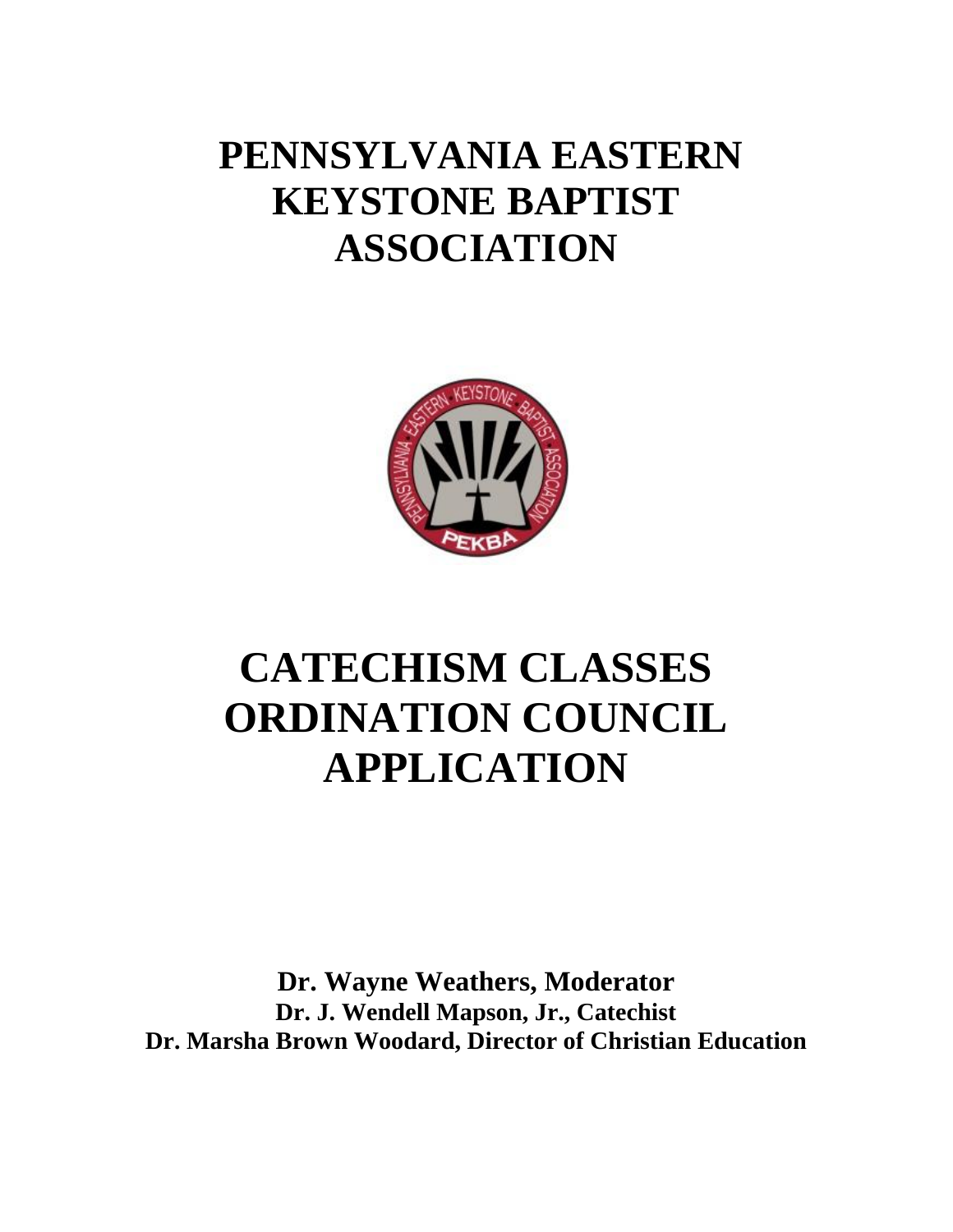

#### **PENNSYLVANIA EASTERN KEYSTONE BAPTIST ASSOCIATION** *Rev. Dr. Wayne Weathers, Moderator Rev. Billy Thompson, Vice Moderator-at-Large*

### **ORDINATION PROCESS**

Rev. Dr. Marsha Brown Woodard, PEKBA Director of Christian Education Rev. Dr. J. Wendell Mapson, Jr., PEKBA Catechist

The following is the process implemented to ensure that **Candidates for Ordination** through the *Pennsylvania Eastern Keystone Baptist Association* are adequately catechized and examined.

**1.** Applications for Ordination must be submitted with all parts completed and signed by the Senior Pastor of the potential candidate. Applications are available on-line (www.pekba.com) or hard copies may be obtained by contacting:

#### **Rev. Dr. Marsha Brown Woodard**

Saints Memorial Baptist Church 47 South Warner Ave. Bryn Mawr, PA 19010 (610) 525-5806 (484) 940-0730 pastorpreachermidwife@gmail.com

**2.** All candidates are **required** to attend: the **Orientation Session**, **Twelve(12) Catechism Classes** and the Council Orientation **Session** Sessions will be held virtually through ZOOM:

*Link will be sent after application has been received.* 

**Orientation Session:** Saturday March 26, 2022 9:00am-11:00 am **Catechism Classes** will be held on Saturday mornings and Monday evenings **Saturdays** from 9:00 AM-12:15PM and **Mondays** from 7:00PM-8:30PM  **Saturdays: April 2, 9, 23, and 30 Mondays: March 28, April 4, 11, and 25**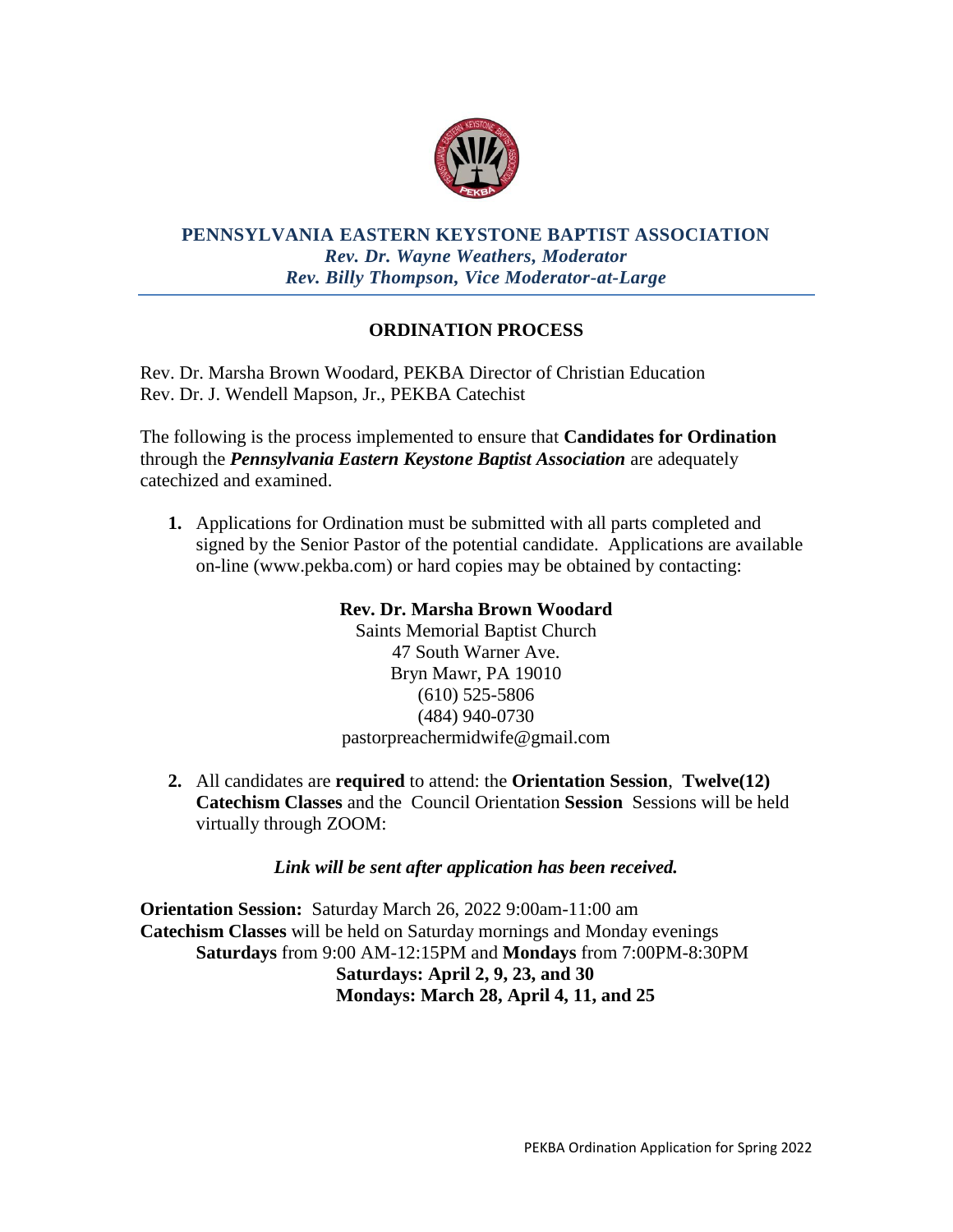*Classes are designed for persons from PEKBA congregations whose Pastors have determined that they are ready to be considered for Ordination. If the congregations' Association dues is not current then, in addition to the course fees, the Annual dues will also need to be paid*

*If this is a non-PEKBA congregation, it is expected that the congregation will become a member of PEKBA. In this instance in addition to the fees for the course, the congregation will also need to pay the Annual dues to the Association. A meeting may be required with the Director of Christian Education, an Area Moderator, or the PEKBA Moderator to determine if the application will be accepted*

*Individuals may not apply without the consent and support of their Pastor*

- 1. Classes will take place on Saturday mornings and Monday evenings. There will be **TWO** classes on **Saturday** mornings and **ONE** class on **Monday** evenings.
- 2. Students are also required to complete the necessary reading and other assignments for each class.
- 3. Students are required to attend all sessions, in the event of an emergency student will need to make arrangements to make up the session. Repeated absences will result in the student needing to take the classes at another time
- 4. This spring classes will be held virtually and students are expected to log in on a device with a camera so that they can be seen by the instructor and members of the cohort. Other than break time students are expected to be visually present in the room (as would be the case if the class were in person).
- 5. After successful completion of the classes and assignments, students are able to participate in the Ordination Exam. Date and Place for the Council will be determined at a later date.
- 6. The Council will determine if a candidate receives **Pass, Pass with Distinction**, **Conditional Pass** or Unsatisfactory
- 7. Upon the **successful completion** of all *Catechism Classes* and **successful completion** of the *Council*, (Candidates who receive either a PASS or PASS With DISTINCTION) the Senior Pastor and Candidate will be notified in writing. This is so that the Senior Pastor if they so choose may begin preparing for the Ordination Service.
- 8. When a date has been determine, The Association will provide a Report of the Council as well a Certificate of Ordination for the Church to present to the candidate. The Association will also participate in the Ordination Service for the candidate, under the direction of that Senior Pastor.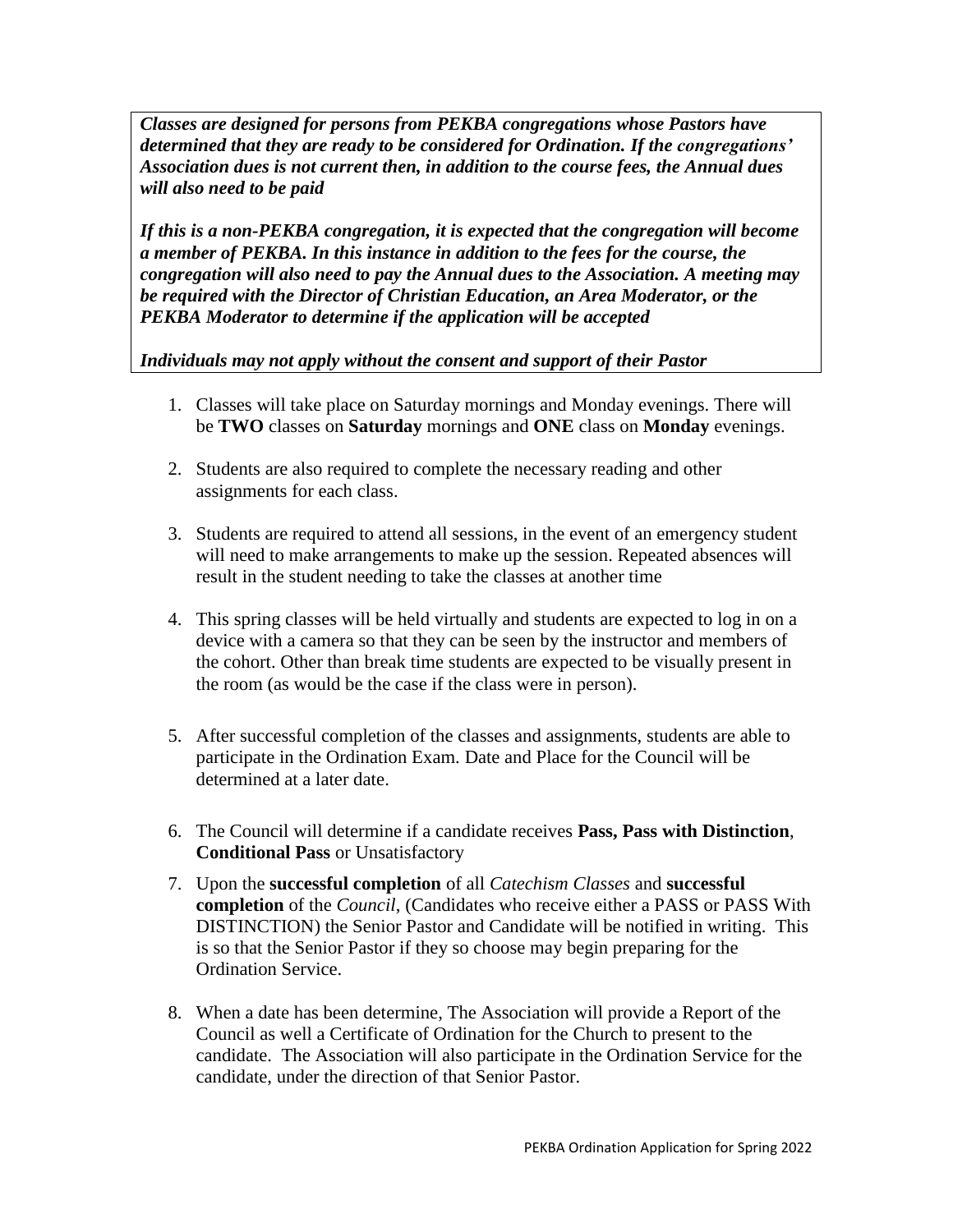- 9. If a candidate receives a **Conditional Pass**, the Council in conjunction with the Director of Christian Education and The Moderator will determine what is needed. The Senior Pastor will not move toward Ordination until those conditions have been met
- 10. When those conditions have been met, the Pastor will be notified in writing. After this notification the Pastor may begin preparing for the Ordination Service. The Association will provide a Report of the Council as well a Certificate of Ordination for the Church to present to the candidate. The Association will also participate in the Ordination Service for the candidate, under the direction of that Senior Pastor.
- 11. In the event that the candidate **does not successfully** complete either the classes, or the Council, the Senior Pastor will also be notified in writing. The Council will indicate what additional work is needed by the Candidate. The candidate is not ready to proceed with Ordination and will need to appear again before an Ordination Council (panel) once the additional work has been completed.

The Catechism classes are **\$350.00** per candidate. It is expected that the payment will be paid in full by the Orientation Session. If there is a need for a payment plan that arrangement should be made by the Orientation Session and must be completed **before**  the end of the classes.

In the event that a student withdraws from the course, or does not complete for any reason including not successfully passing the Ordination Council **there will be no refunds.**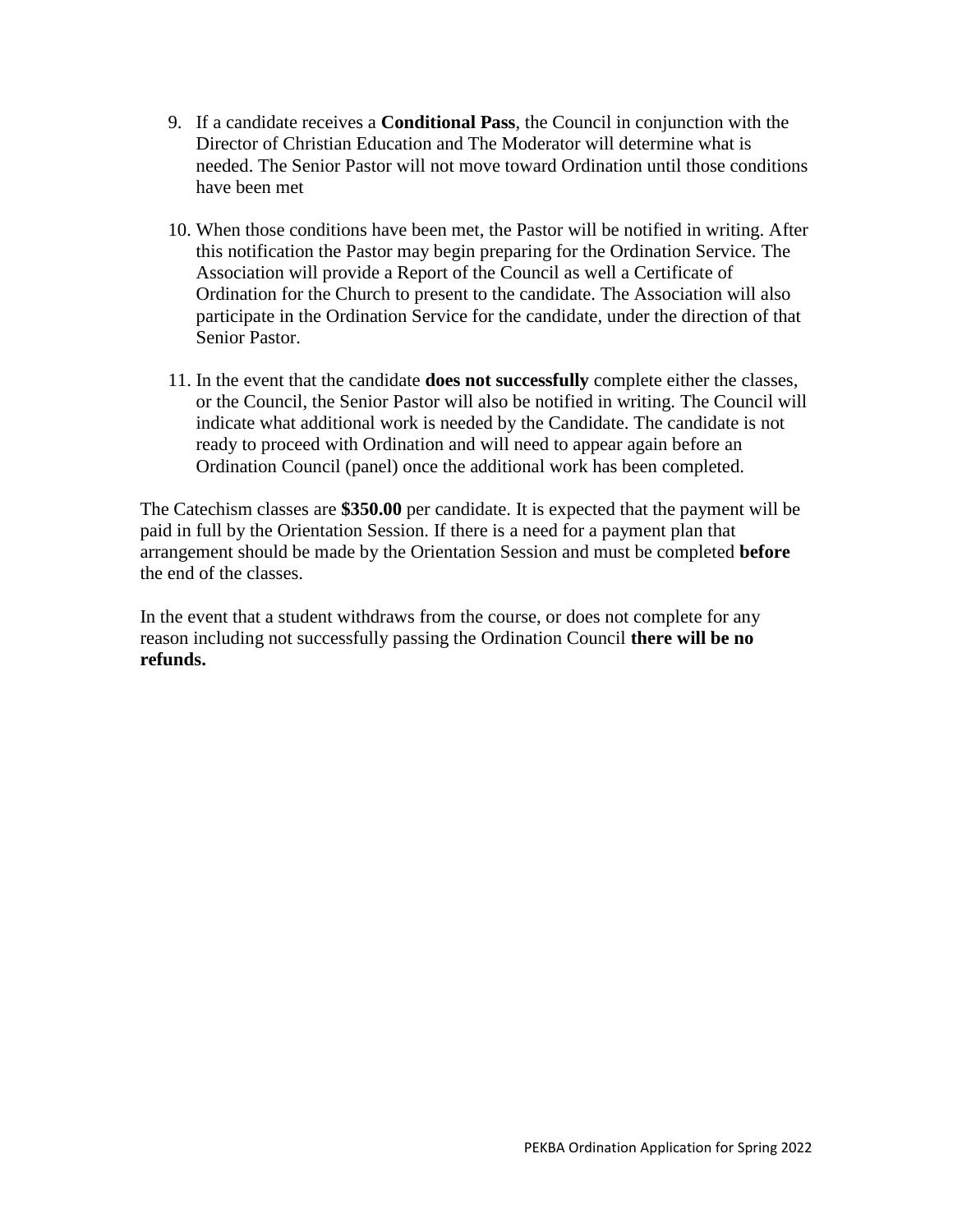

#### **PENNSYLVANIA EASTERN KEYSTONE BAPTIST ASSOCIATION** *Rev. Dr. Wayne Weathers, Moderator Rev. Billy Thompson, Vice Moderator-at-Large*

## **ORDINATION APPLICATION**

**Cost -** \$350.00 per candidate

|    | Spring 2022<br>Date: $\frac{1}{\sqrt{1-\frac{1}{2}}\sqrt{1-\frac{1}{2}}\sqrt{1-\frac{1}{2}}\sqrt{1-\frac{1}{2}}\sqrt{1-\frac{1}{2}}\sqrt{1-\frac{1}{2}}\sqrt{1-\frac{1}{2}}\sqrt{1-\frac{1}{2}}\sqrt{1-\frac{1}{2}}\sqrt{1-\frac{1}{2}}\sqrt{1-\frac{1}{2}}\sqrt{1-\frac{1}{2}}\sqrt{1-\frac{1}{2}}\sqrt{1-\frac{1}{2}}\sqrt{1-\frac{1}{2}}\sqrt{1-\frac{1}{2}}\sqrt{1-\frac{1}{2}}\sqrt{1-\frac{1}{2}}\sqrt{1-\frac{1}{2}}$ |  |  |  |  |  |  |
|----|------------------------------------------------------------------------------------------------------------------------------------------------------------------------------------------------------------------------------------------------------------------------------------------------------------------------------------------------------------------------------------------------------------------------------|--|--|--|--|--|--|
|    | <b>Candidate's Personal Information</b>                                                                                                                                                                                                                                                                                                                                                                                      |  |  |  |  |  |  |
|    |                                                                                                                                                                                                                                                                                                                                                                                                                              |  |  |  |  |  |  |
|    |                                                                                                                                                                                                                                                                                                                                                                                                                              |  |  |  |  |  |  |
|    |                                                                                                                                                                                                                                                                                                                                                                                                                              |  |  |  |  |  |  |
|    | 4. Candidate's Telephone Number: (mobile/cell)                                                                                                                                                                                                                                                                                                                                                                               |  |  |  |  |  |  |
|    |                                                                                                                                                                                                                                                                                                                                                                                                                              |  |  |  |  |  |  |
|    | Candidate's Educational Background: (Please check all that apply)                                                                                                                                                                                                                                                                                                                                                            |  |  |  |  |  |  |
|    | 6. G.E.D. __ H.S. Diploma __ Bachelor's __ Master's __ Doctoral                                                                                                                                                                                                                                                                                                                                                              |  |  |  |  |  |  |
| 7. | Please list below the Post High School Academic Institutions Attended and the<br>dates of graduation:                                                                                                                                                                                                                                                                                                                        |  |  |  |  |  |  |
|    | ,我们也不会有什么。""我们的人,我们也不会有什么?""我们的人,我们也不会有什么?""我们的人,我们也不会有什么?""我们的人,我们也不会有什么?""我们的人                                                                                                                                                                                                                                                                                                                                             |  |  |  |  |  |  |
|    | <b>Church Involvement:</b>                                                                                                                                                                                                                                                                                                                                                                                                   |  |  |  |  |  |  |
|    |                                                                                                                                                                                                                                                                                                                                                                                                                              |  |  |  |  |  |  |
|    |                                                                                                                                                                                                                                                                                                                                                                                                                              |  |  |  |  |  |  |
|    |                                                                                                                                                                                                                                                                                                                                                                                                                              |  |  |  |  |  |  |
|    |                                                                                                                                                                                                                                                                                                                                                                                                                              |  |  |  |  |  |  |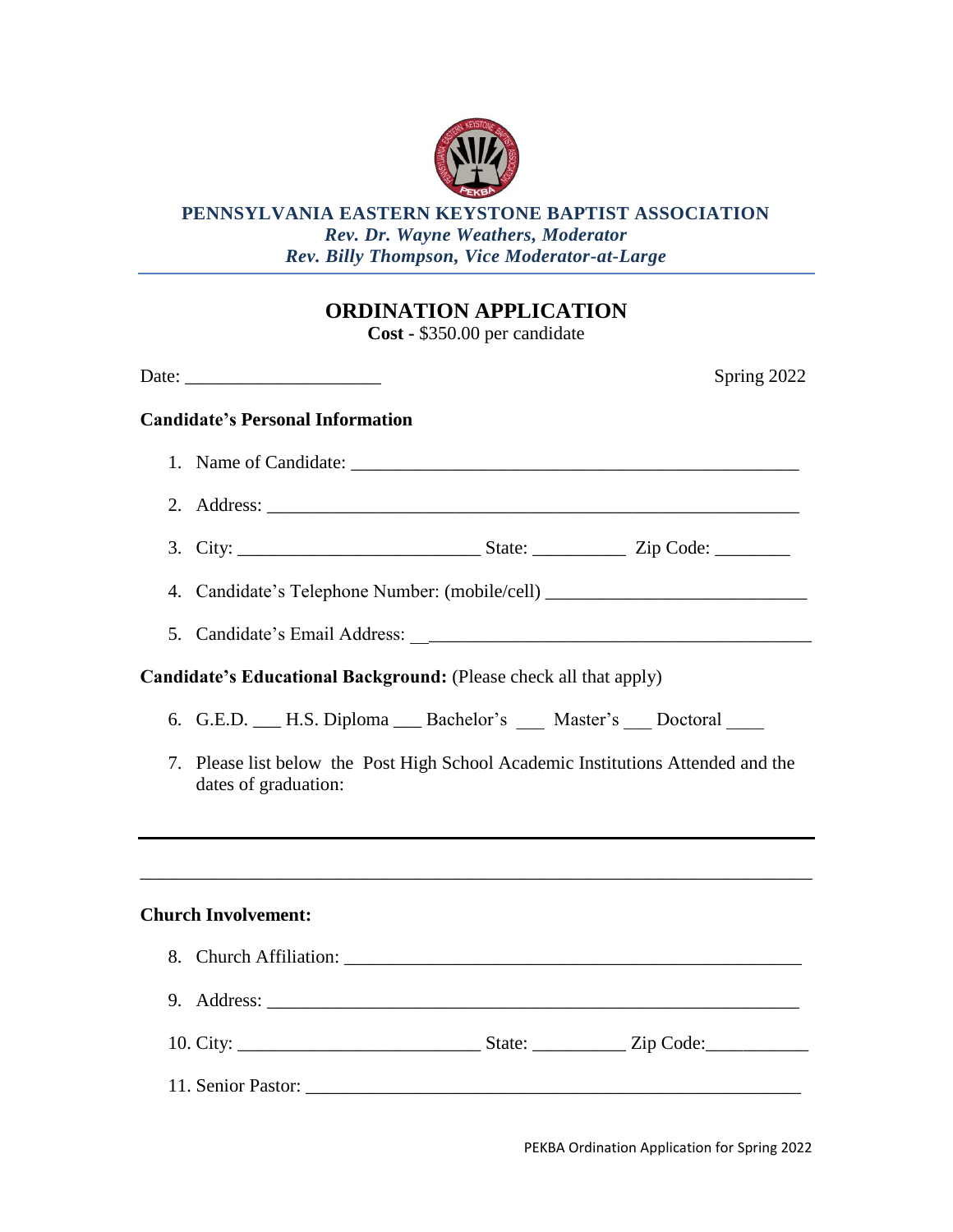|  | 12. Is Congregation a Member of PEKBA? | Yes | N <sub>0</sub> |  |
|--|----------------------------------------|-----|----------------|--|
|  |                                        |     |                |  |

13. Briefly describe your current involvement in the church:

**Additional Requirements to Complete the Application Process: The following are to be submitted with this application. All documents must be typed/double spaced (**Times New Roman/12 Font**)** Please Submit HARD COPIES as a word document or email as a pdf attachment (ie do not scan and send by email)\*

1 - The candidate must write a **1 page Biography**.

2 - The candidate must write a **1 page Conversion Narrative.**

3 - The Candidate must write a **1 page Call to the Ministry Narrative.**

4.The Candidate must write a **1 page Your Role in the Church**

## **[To be completed by the Senior Pastor)**

Senior Pastor's Telephone Number:

**Pastor \_\_\_\_\_\_\_\_\_\_\_\_\_\_\_\_\_\_\_\_\_\_\_\_\_\_\_\_\_\_\_\_\_\_\_\_\_\_\_\_\_\_\_\_\_\_\_\_\_\_\_\_**

Senior Pastor's Email Address:

How long has the Candidate been affiliated with Church? \_\_\_\_\_\_\_\_\_\_\_\_\_

In what role (s) does the Candidate currently serve in Church:

What role, if any, will the candidate be considered for post ordination?